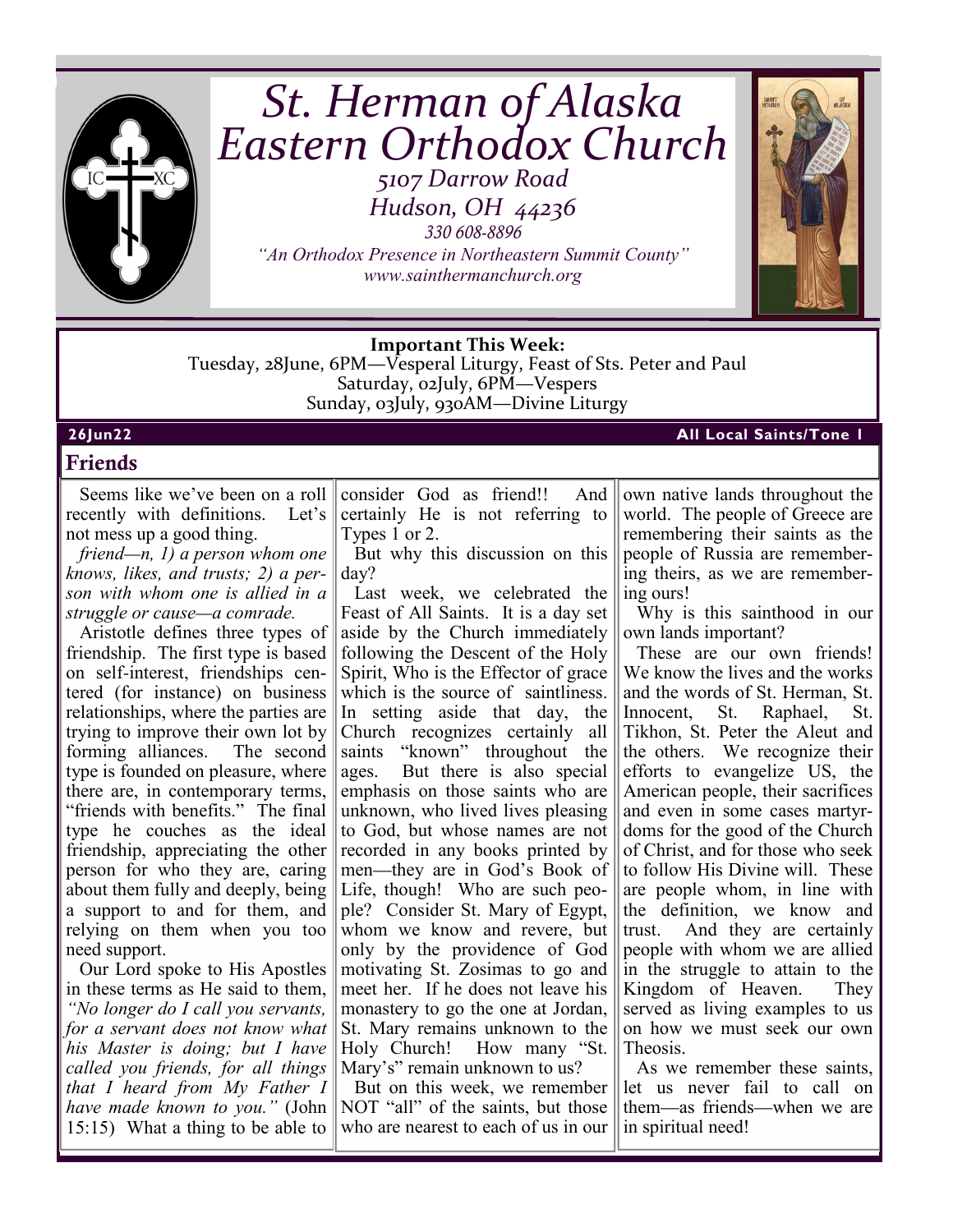| St. Herman of Alaska Eastern Orthodox Church<br>Page 2                                                                                                                                                                                                                                                                                                                                                                                                                                                                                                                                                                                                                                                                                               |                                                                                                                                                                                                                                                                                                         |                                                                                                                                                                                                                                                                                                                                                                                                                                                                                                |                                                                                                                                                                                                                                                                                                                                                                                                                                                                                                                                                                                                                                                                                                                                                                                                                                                                                                                                                                                                                                                                                                                                                                                                                                                                                                                                                                                                                                                                                                                                                                                                                                                                                                                                                                                                               |
|------------------------------------------------------------------------------------------------------------------------------------------------------------------------------------------------------------------------------------------------------------------------------------------------------------------------------------------------------------------------------------------------------------------------------------------------------------------------------------------------------------------------------------------------------------------------------------------------------------------------------------------------------------------------------------------------------------------------------------------------------|---------------------------------------------------------------------------------------------------------------------------------------------------------------------------------------------------------------------------------------------------------------------------------------------------------|------------------------------------------------------------------------------------------------------------------------------------------------------------------------------------------------------------------------------------------------------------------------------------------------------------------------------------------------------------------------------------------------------------------------------------------------------------------------------------------------|---------------------------------------------------------------------------------------------------------------------------------------------------------------------------------------------------------------------------------------------------------------------------------------------------------------------------------------------------------------------------------------------------------------------------------------------------------------------------------------------------------------------------------------------------------------------------------------------------------------------------------------------------------------------------------------------------------------------------------------------------------------------------------------------------------------------------------------------------------------------------------------------------------------------------------------------------------------------------------------------------------------------------------------------------------------------------------------------------------------------------------------------------------------------------------------------------------------------------------------------------------------------------------------------------------------------------------------------------------------------------------------------------------------------------------------------------------------------------------------------------------------------------------------------------------------------------------------------------------------------------------------------------------------------------------------------------------------------------------------------------------------------------------------------------------------|
| <b>This Week's Prayer Requests</b>                                                                                                                                                                                                                                                                                                                                                                                                                                                                                                                                                                                                                                                                                                                   |                                                                                                                                                                                                                                                                                                         | <b>Weekly Statistics</b>                                                                                                                                                                                                                                                                                                                                                                                                                                                                       |                                                                                                                                                                                                                                                                                                                                                                                                                                                                                                                                                                                                                                                                                                                                                                                                                                                                                                                                                                                                                                                                                                                                                                                                                                                                                                                                                                                                                                                                                                                                                                                                                                                                                                                                                                                                               |
| For Health-St. Herman's: Met.<br>Joseph, Pat Blazosky<br>Others: Fr.Dn.Basil, Nikandra,<br>Judy, Barry<br>For the Departed: Patriarch Maxim,<br>Metropolitans Theodosius and Maxi-<br>mos, Archpriest Stephan, Popadia                                                                                                                                                                                                                                                                                                                                                                                                                                                                                                                               | Marika, Matushka Illaria, Nun The-<br>ophania, Matushka Theodora, Ste-<br>phen, Reader Charles, Betty Lou                                                                                                                                                                                               | Saturday<br>Vespers<br>Divine Liturgy<br>Sunday                                                                                                                                                                                                                                                                                                                                                                                                                                                | $18$ Jun<br>2 faithful, 1 view<br>$19$ Jun<br>25 faithful, 8 views                                                                                                                                                                                                                                                                                                                                                                                                                                                                                                                                                                                                                                                                                                                                                                                                                                                                                                                                                                                                                                                                                                                                                                                                                                                                                                                                                                                                                                                                                                                                                                                                                                                                                                                                            |
| In the News                                                                                                                                                                                                                                                                                                                                                                                                                                                                                                                                                                                                                                                                                                                                          |                                                                                                                                                                                                                                                                                                         | If Only                                                                                                                                                                                                                                                                                                                                                                                                                                                                                        |                                                                                                                                                                                                                                                                                                                                                                                                                                                                                                                                                                                                                                                                                                                                                                                                                                                                                                                                                                                                                                                                                                                                                                                                                                                                                                                                                                                                                                                                                                                                                                                                                                                                                                                                                                                                               |
| Videos of services can be found at:<br><b>I HAD A STRANGE DREAM, I WAS IN THIS<br/>MAGICAL LAND</b><br>https://www.youtube.com/channel/<br>UCfAOKICLMmH - FIDe8SoWOw<br>Thanks to all who came and participated in this<br>week's "Monthly cleanup group" this past Tuesday<br>evening. We didn't get as much done as we'd hoped,,<br>and more hands would have certainly been a help!<br>See you at the next one in July!<br>Please remember the upcoming OUTSIDE cleanup<br>event scheduled for Saturday, 09Jul.<br>That's only<br>TWO WEEKS away! Also remember the upcoming<br><b>WHERE EVERYONE WAS NOT OFFENDED</b><br>Craft Show on Saturday, 30Jul!!! All hands on deck<br><b>BY EVERY LITTLE THING</b><br>are really needed for that one!!! |                                                                                                                                                                                                                                                                                                         |                                                                                                                                                                                                                                                                                                                                                                                                                                                                                                |                                                                                                                                                                                                                                                                                                                                                                                                                                                                                                                                                                                                                                                                                                                                                                                                                                                                                                                                                                                                                                                                                                                                                                                                                                                                                                                                                                                                                                                                                                                                                                                                                                                                                                                                                                                                               |
| Judge Yourself, Not Others (Metropolitan Jonah Paffhausen)                                                                                                                                                                                                                                                                                                                                                                                                                                                                                                                                                                                                                                                                                           |                                                                                                                                                                                                                                                                                                         |                                                                                                                                                                                                                                                                                                                                                                                                                                                                                                |                                                                                                                                                                                                                                                                                                                                                                                                                                                                                                                                                                                                                                                                                                                                                                                                                                                                                                                                                                                                                                                                                                                                                                                                                                                                                                                                                                                                                                                                                                                                                                                                                                                                                                                                                                                                               |
| ■XC<br>Physical,<br>outward<br>humility is<br>easier to attain<br>than inner<br>humility,<br>humility of the<br>mind.<br>(Elder<br>Thaddeus of<br>Vitovnica)                                                                                                                                                                                                                                                                                                                                                                                                                                                                                                                                                                                         | about the new things we are $\parallel$ tent.<br>learning, and about how far<br>superior they are to the Cath- $\parallel$<br>Christian thought, or to secu-<br>phy. But because we are not<br>off balance.<br>one primary purpose: the $\parallel$ self.<br>transformation of our souls in $\parallel$ | demn others, criticize others<br>we are simply the new Phari- $\parallel$<br>$\ $ ar and non-Christian philoso- $\ $ sees. You can have perfect $\ $<br>bor, they condemn you. You $\ $ cymbal.<br>All these things, doctrines,    can fast perfectly, and if you  <br>dogmas, canons and so forth, $\ \cdot\ $ judge and criticize your<br>are there in order to support    neighbor, you condemn your- $\parallel$<br>great spiritual fathers all say salvation. We need to worry the Faith. | There is a temptation to that knowledge puffs up, in- $\ \$ about ourselves, and our own<br>reduce Orthodoxy, especially    flates our ego, and inflames    salvation. We must not only<br>among young male converts, our passions. These things mercilessly persecute hypoc-<br>to a rational system of doc- will not save you. They are risy within ourselves, but any<br>trines and dogmas, canons the context for the spiritual kind of arrogance, selfish-<br>and rituals. We get all excited    struggle but are not its con-    ness, self-centeredness, and<br>egotism. Otherwise, we make<br>If we judge others, con- $\ $ the truth into a lie, because<br>we take what is good and ho-<br>olic and Protestant systems of    and generally exalt ourselves,    1y, and use it not only to de-<br>stroy others, but to inflate our<br>own egos. If you don't have<br>obedience to all the rules, and $\parallel$ love, St Paul says, you are a<br>mature in the Faith, we are    if you do not love your neigh- $\ $ sounding gong or a clanging<br>The Fathers tell us, over<br>and over, that until we have<br>achieved a substantial degree<br>of purification from the pas-<br>If you judge and criticize sions, we must not touch the-<br>theosis, in short, salvation. the Roman Catholics or the ology. In the early Church,<br>Just because you have the Protestants and their faith, the three year period of cat-<br>right doctrine, pure dogmas and decide they are all going cheesis was primarily devoted<br>and strict observance of the to hell, you have condemned to moral teaching from the<br>canons does not mean that vourself. It is not for us to Old Testament. You have to<br>you are deified. In fact, the    judge anyone else's faith or    live Orthodoxy to understand |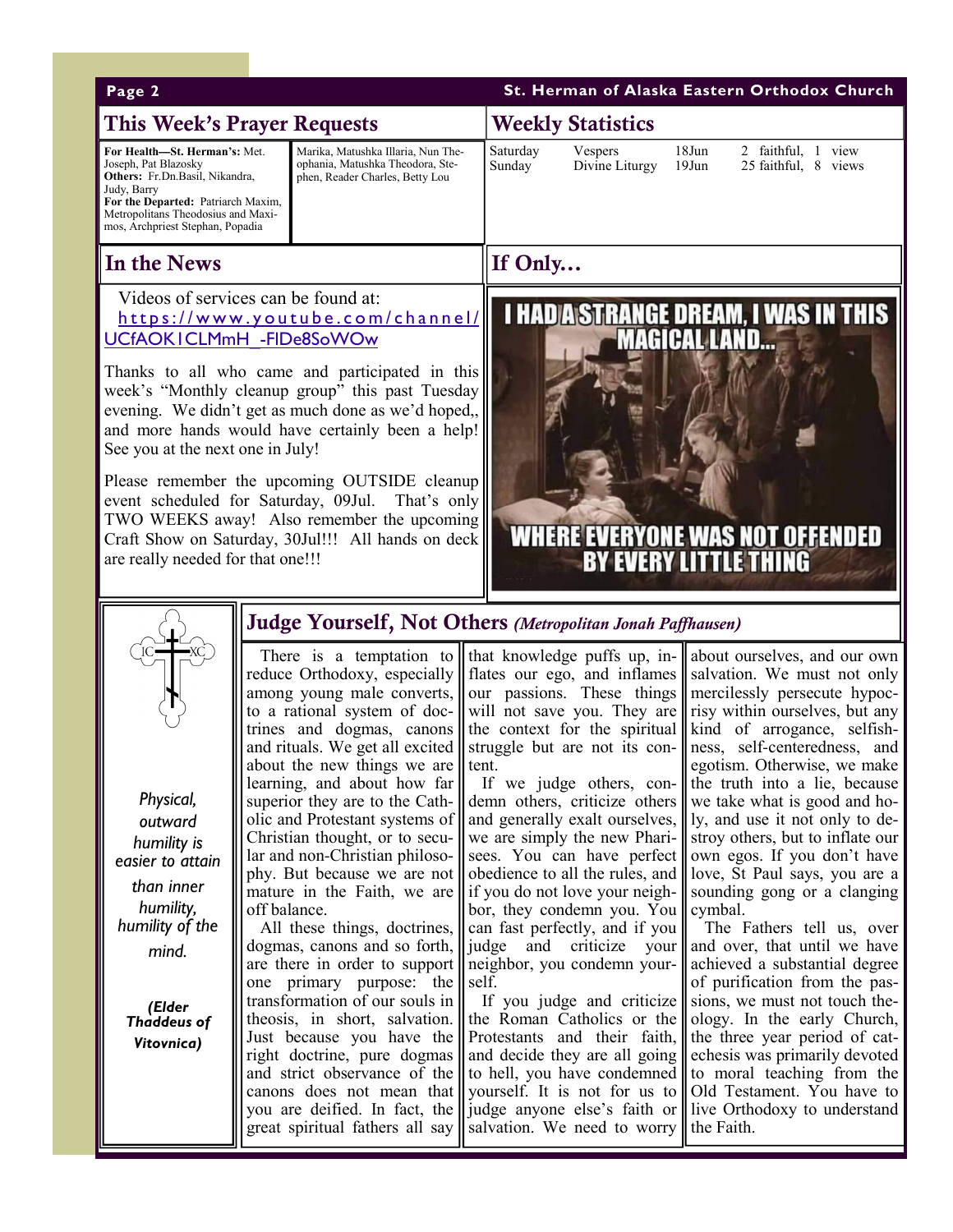#### **26Jun22 "Faith of o ur Fathers", Insta llme nt #2 Page 3**

# **Hear, Follow, and Obey** *(Fr. Philip LeMasters, blogs.ancientfaith.com)*

Most of us like to find ways to make things easier on ourselves and harder on others. We enjoy coming up with excuses to justify not fulfilling demanding and inconvenient requirements, even as we judge our neighbors for not meeting them perfectly. That tendency is both common and difficult for many to resist, but it is diametrically opposed to the way of life to which our Lord calls us.

St. Paul wrote to the Christians in Rome that "God knows no partiality." He taught that it is not those who know God's requirements who are pleasing to Him, but those who actually obey them. Against his fellow Jews who thought that their ancestry and heritage made them necessarily superior to the Gentiles, he pointed out that all people have God's law "written on their hearts," such that God would judge them according to whether they obeyed His law as known through their conscience. "For it is not the hearers of the Law who are righteous before God, but the doers of the Law who will be justified."

St. Paul strongly challenged the pride of anyone who thought that merely knowing what God requires justifies someone in looking down upon another. Remember also that, in the parable of the Last Judgment, Christ welcomed into His Kingdom those who had cared for Him when they cared for the poor and needy, even though those who did these righteous acts had absolutely no idea that they were serving Him. (Matt. 25) The key matter is not simply how much people know, but how conscientious they are in living faithfully to the measure of God's truth that they have grasped. Christ taught that "From everyone to whom much has been given, much will be required; and from the one to whom much has been entrusted, even more will be demanded." (Luke 12:14) That means that the clearer our knowledge of what God requires of us is, the more responsible we are. And the temptation to waste our time in evaluating others or looking for excuses for ourselves is precisely that: a temptation that we must resist.

In today's gospel reading, the Lord made His immediate requirements for Peter, Andrew, James, and John quite clear: "Follow me, and I will make you fishers of men." They left behind their occupation of fishing and their families in order to follow Christ as "He went about all Galilee, teaching in their synagogues and preaching the gospel of the Kingdom and healing every disease and every infirmity among the people." As we know from elsewhere in the gospels, the disciples did not fully understand who Jesus Christ was until after His resurrection. They did not have a full grasp of His identity, teaching, and mission during the three years that they literally followed Him around. The Lord certainly chastised them for their spiritual confusion and weakness, but He never abandoned them or cast them out. Perhaps it was through their years of doubt and misunderstanding that they were prepared to receive the fullness of the truth of His resurrection with | humility, joy, and gratitude.

Those first disciples had nothing like perfect knowledge or understanding when Christ called them, but they were still responsible to respond to the command: "Follow Me, and I will make you fishers of men." By obeying that instruction, they began the journey that would lead them to become pillars of Christ's Body, the Church, and martyrs who gave the ultimate witness for their Lord. Throughout the course of their time with Christ, they were given much—and much was required of them.

He says something very similar to teach of us who have put Him on in baptism, been filled with the Holy Spirit in chrismation, and nourished with His own Body and Blood in the Eucharist. We enter mystically into the Heavenly Wedding Banquet in every celebration of the Divine Liturgy. As the God-Man, He has made us participants in the divine life by grace. We are members of one Body with all those from all generations who have become shining examples of holiness. He has provided us with all that we need to follow their path to the Kingdom in His Body, the Church.

How tragic it would be for us to think that undeserved blessings are somehow signs that we are special favorites of God and that it does not really matter if we actually obey Him, if we hear and respond to His calling in our lives each day. Had the first disciples congratulated themselves on being told by Christ to follow Him, but then not actually done so, they would not have fulfilled their calling and become great saints. The Virgin Mary became the Theotokos by agreeing freely to obey the message from the Archangel Gabriel that she would be the virgin mother of the Savior: "Behold the handmaiden of the Lord; let it be to me according to your word." She had prepared for that moment through her childhood in the Temple, and then she lived accordingly, loving and serving her divine Son for the rest of her days.

It is true that God calls and equips particular people for particular ministries, but there is no doubt that He calls us all to embrace the new and holy life that He has brought to the world. He wants us all to shine with holy light as living icons of His salvation. There is no predestination in Orthodox Christianity such that God wants to save some, but not others. As St. Paul taught, "God wants all to be saved and to come to the knowledge of the truth." (1 Tim. 2:4) There is no partiality in God. He calls each of us to be responsible for the measure of His truth that we have received.

It is up to God, not us, to determine how well those outside the visible boundaries of the Church have served Him. It is very much up to us, however, to make sure that we ourselves respond faithfully to the fullness of God's truth that we have received in the Church. At the end of the day, no one else can do that for us. And as with most endeavors in life, it is good to start with the most obvious matters, such as prayer. In order to hear and obey the Lord's calling, we must open our hearts, giving Him our attention in stillness and silence each day. When our minds wander in prayer, as they will, we should simply draw them back to focusing on God and pay no attention to our distracting thoughts. The deeper our communion with the Lord in prayer, the more clarity and power we will have in discerning His will.

Since addiction to self-centered desire challenges our faithfulness in many ways, we also need to practice appropriate forms of fasting and self-denial on a regular basis. The strength that we gain in refusing to gratify every desire for pleasure will help us in turning away from many sins, including the self-centered excuses that we use to rationalize serving ourselves instead of the Lord and our neighbors in whom we encounter Him. As St. James wrote, "Pure and undefiled religion before God and the Father is this: to visit orphans and widows in their trouble, and to keep oneself unspotted from the world." (Jas. 1:27) By denying ourselves, we cultivate the spiritual and material resources necessary to serve Christ in those who struggle, suffer, and mourn. There is no question that we serve Him by sharing our time, energy, and resources with "the least of these."

Prayer, fasting, and generosity to the needy are not practices reserved for Lent, but basic building blocks of Christian faithfulness. Without them, we will lack the spiritual strength to do what Christ calls us to do. He says "Follow Me" to each of us. We need to pay attention to that call daily and do what is necessary to strengthen ourselves spiritually so that we will be able to respond responsibly to the great blessings that we have been given in His Body, the Church. Remember what St. Paul wrote: "God knows no partiality… it is not the hearers of the Law who are righteous before God, but the doers of the Law who will be justified." So let us not only hear God's truth, but actually live it out each day of our lives.